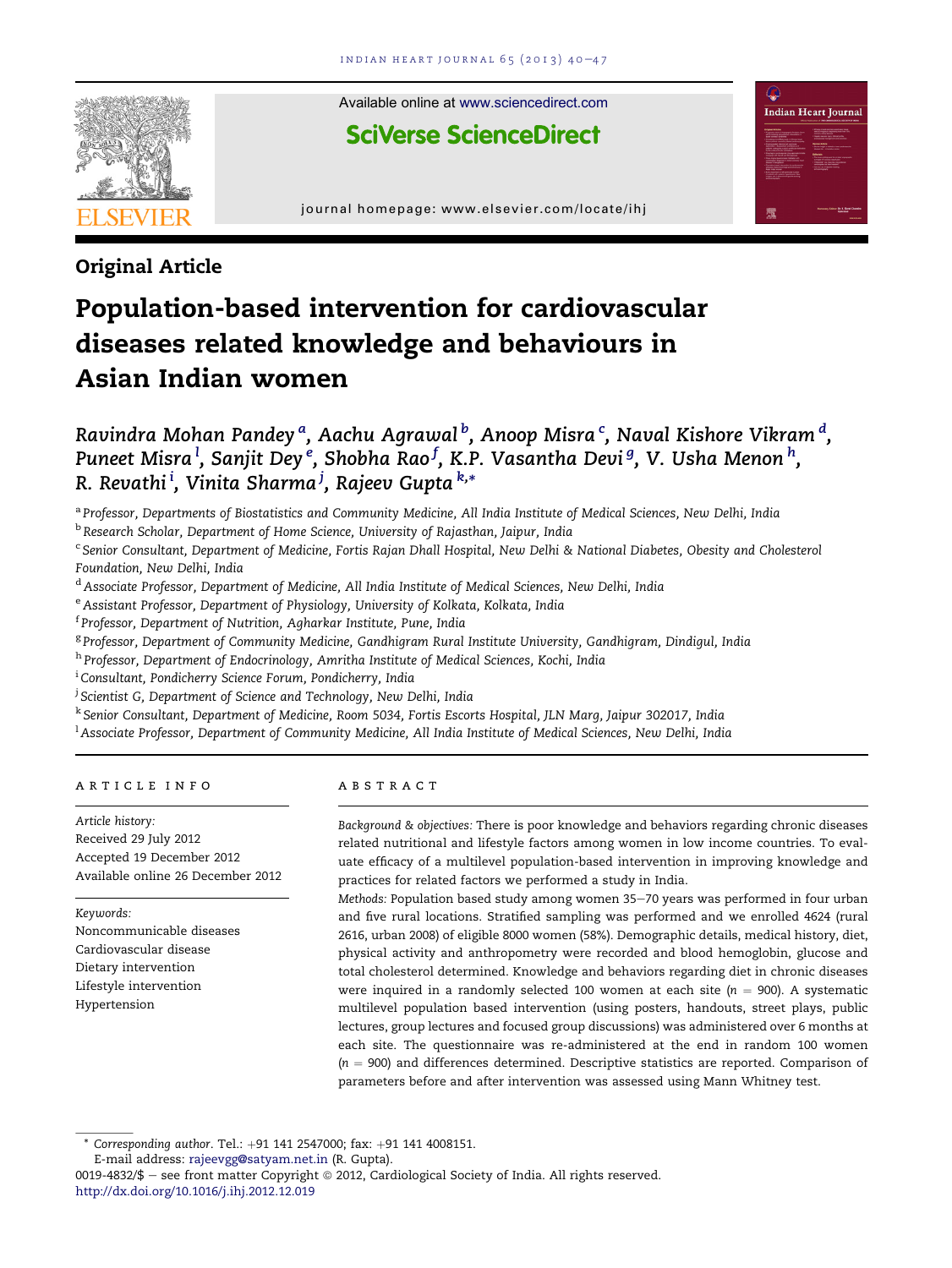Results: Prevalence (%) of chronic disease related lifestyles and risk factors in rural/urban women, respectively, was illiteracy in 63.6/29.4, smoking/tobacco use 39.3/18.9, high fat intake 93.6/93.4, high salt intake 18.2/12.6, low physical activity 59.5/70.2, overweight/ obesity 22.5/45.6, truncal obesity 13.0/44.3, hypertension 31.6/48.2, hypercholesterolemia 13.5/27.7, and diabetes in 4.3/15.1 percent. Composite chronic diseases knowledge at baseline vs after intervention increased significantly in overall (32.0 vs 62.0), rural (29.0 vs 63.5) and urban (39.5 vs 60.5) groups ( $p < 0.001$ ). Significant increase in knowledge regarding diet in hypertension, diabetes, heart disease and anemia as well as importance of dietary proteins, fats, fibres and fruits was observed ( $p < 0.001$ ). There was insignificant change in most of the practices regarding intake of low fat, high protein, high fibre diet except sieving the flour which declined significantly (80.1 vs 53.6,  $p < 0.001$ ).

Conclusions: A short-term multilevel population-wide intervention among women in rural and urban locations in India increased chronic disease knowledge but failed to influence practices.

Copyright © 2012, Cardiological Society of India. All rights reserved.

# 1. Introduction

Chronic non-communicable diseases are major cause of morbidity and mortality worldwide including in low and lowmiddle income countries. $1$  Chronic diseases such as cardiovascular diseases, cancers, chronic obstructive respiratory disease and diabetes are widely prevalent in these countries. $1-3$  $1-3$  $1-3$  World Health Organization (WHO) has defined that four lifestyle risk factors  $-$  smoking and tobacco use, sedentary lifestyle, poor diet and alcohol abuse are important precursors of all these conditions[.4](#page-7-0) These risk factors can be prevented by lifestyle changes and risk factor control.<sup>[4](#page-7-0)</sup>

Two preventive strategies are useful in practice  $$ population based intervention and high risk individual based intervention.[5](#page-7-0) Population based prevention strategies for chronic diseases have mainly focused on cardiovascular diseases and their risk factors. Multiple studies have been performed over the years. $6-11$  $6-11$  $6-11$  Reviews have reported variable outcomes of these interventions. Most of the interventions improved knowledge, some improved practices, while almost all failed to influence risk factors or disease outcomes, especially cardiovascular disease outcomes[.12,13](#page-7-0) Almost all the studies that have been reviewed in the past have emerged from high and high-middle income countries. In these countries, the level of general literacy as well as health literacy are high and it is likely that interventions have not influenced lifestyles and risk factors due to changes in social determinants of health.<sup>13</sup> These social and economic changes are important drivers of change in lifestyles and risk factors.<sup>14</sup>

Health related poor lifestyles are widely prevalent in low and low-middle income countries such as India. $1,15,16$  Prevalence of smoking and tobacco use is high, intake of dietary saturated fats, trans-fats and salt are high while fruits and vegetables intake low. There have not been significant population wide efforts to influence abnormal lifestyles. Only a small number of studies are available from low and lowmiddle income countries. $17$  Studies among urban populations in Iran, Pakistan and a small study in India reported increased awareness of cardiovascular diseases risk factors. $18-20$  $18-20$  $18-20$  These studies did not focus on multiple chronic diseases risk factors, which are more likely to influence practices and be of long-term benefit, neither the efficacy of population-wide intervention using a multilevel approach used. We performed a nationwide study in urban and rural women in India to assess influence of a structured multilevel population wide intervention on knowledge and dietary behaviors related to widely prevalent chronic diseases such as cardiovascular diseases, obesity, diabetes, chronic obstructive lung disease and anemia. Interventions among women are  $im$  portant<sup>21</sup> as better knowledge of dietary factors involved in chronic diseases can lead to transformational influence on diet and other lifestyle behaviors and can have direct impact on these diseases in the society<sup>[22](#page-7-0)</sup> and also be economically justifiable.<sup>[23](#page-7-0)</sup>

#### 2. Methods

A multisite study was initiated by investigators from different regions of the country and funding obtained from Science and Society Division, Department of Science and Technology, Government of India, New Delhi. A central institutional review board approved the study and ethical clearance was obtained from each study site. Sites participating in the study included institutions in northern (Haryana), central (Jaipur), western (Pune), eastern (Kolkata), and southern (Kochi, Gandhigram) India. Study was performed at four urban and five rural locations in the years 2004-2007. Details of the study methodology have been published earlier.<sup>24,25</sup>

In brief, a proforma was prepared which obtained information regarding social, demographic, diet, physical activity, anthropometric and biochemical variables. This questionnaire has been used in previous epidemiological studies in women in urban slums in Delhi and has been validated for diet, physical activity and other assessments.<sup>26</sup> Investigators from each site were centrally trained to ensure uniformity in sampling methodology, questionnaire administration, physical examination and measurements, and biochemical estimations. Written informed consent was obtained from each participant. Sampling involved a systematic stratified strategy at each study site. To ensure uniformity in data collection each sitewas instructed to identify low and low-middle social status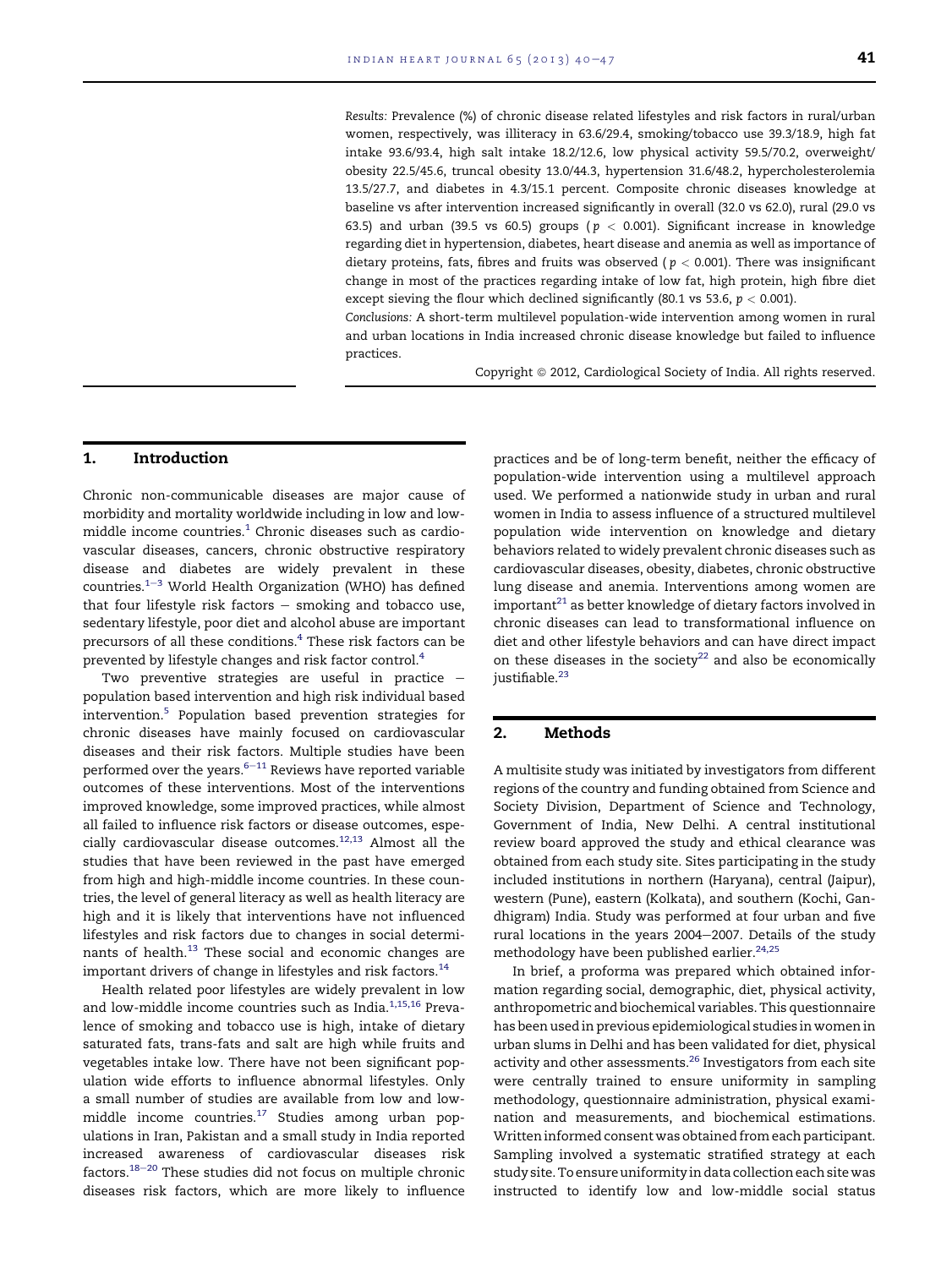locations in the urban and rural areas. Urban locations were in Jaipur (central), Kolkata (east), Kochi and Pondicherry (south) and rural locations were in Haryana (north), Jaipur (central), Pune (west), Pondicherry (south), and Gandhigram (south). Low middle socioeconomic status locations were identified at each study site. The population at each study location varied from 20 to 30,000 adults and, therefore, the total population at all eight sites was 180,000 to 250,000 adults. At the study site a central point was identified and the study investigators moved houseto-house in a clockwise direction from there till the sampling target ( $n = 500$  at each location) was completed. We evaluated middle-aged women 35-70 years at all locations. This strategy has been used in previous studies and recommended by the WHO.<sup>27</sup> The response rate at each site varied from 50 to 70% and was similar in rural and urban locations.

The baseline questionnaire was designed to collect information on demographic data, family income, educational level, history of chronic illnesses such as coronary heart disease, hypertension, diabetes or high cholesterol, and smoking or tobacco intake. Dietary history was inquired using 2-day 24 hour recalls. A set of standardized cups, glasses and spoons were used to assess the intake of each food item. Food intake data was converted into raw ingredients and its nutritive was calculated using food composition tables in self designed computer software.<sup>[26](#page-7-0)</sup> Physical activity was inquired using a previously validated instrument that provides details of all the day long activity.<sup>[28](#page-7-0)</sup> In Indian women, the prevalence of leisure time physical activity is low but household chores and work-related physical activity could be substantial. This questionnaire captures all these physical activity domains and is more useful for low-income countries such as India. Physical examination was performed to assess height, weight, waist and hip size, mid-upper arm circumference (MUAC), calf circumference, and blood pressure using techniques recommended by the WHO.<sup>29</sup> All the study investigators were centrally trained in measurement techniques for uniformity. Standardised tape-measures and weighing machines that were periodically calibrated were used. Body mass index (BMI) was calculated as weight (kg) divided by squared height (m). Waist-to-hip ratio (WHR) was calculated. Sitting blood pressure was measured using a calibrated digital sphygmomanometer supplied centrally (Omron model SDX, Healthcare Omron Inc, Illinois 60015, USA). Fasting blood sample was obtained in all the study participants. Glucose was determined at the site-based central laboratory using glucose peroxidase method and external quality control and periodical validation from the central laboratory at New Delhi. Blood levels of hemoglobin, fasting glucose and total cholesterol were measured using heme oxidase, glucose oxidase peroxidise and cholesterol oxidase-phenol 4-aminophenazone peroxidase methods, respectively, with quality control.<sup>26</sup>

The diagnostic criteria have been reported earlier.<sup>[24,25](#page-7-0)</sup> Educational status was classified according to number of years of formal education into four categories: illiterate,  $1-5$ , 6-10 and >10 years of formal education. Women who smoked tobacco as bidis or cigarettes or used tobacco in non-smoked form were classified as smokers/tobacco use. Former tobacco users were also identified. Physical activity levels (PALs) were calculated for each woman and PAL <1.4 units taken as sedentary activity as defined in an Indian study.<sup>[28](#page-7-0)</sup> Overweight

and obesity defined as body mass index (BMI)  $\geq$ 25 kg/m<sup>2</sup>. Truncal obesity was defined by waist:hip ratio of >0.9 for stage II and >0.8 for stage I and waist circumference >90 cm for stage II and  $>$ 80 cm for stage I. $^{24}$  Hypertension was diagnosed when the systolic or diastolic BP was  $\geq$ 140 and/or  $\geq$ 90 mm Hg on multiple single day measurements or the subject was known hypertensive on medications.<sup>[25](#page-7-0)</sup> Hypercholesterolemia was defined by the presence of high total cholesterol ( $\geq$ 200 mg/dl). Diabetes was diagnosed in women with previously diagnosed diabetes or fasting blood glucose  $\geq$ 126 mg/dl.<sup>24</sup>

#### 2.1. Intervention

One hundred women at each study location were randomly selected after the initial screening for chronic diseases knowledge, awareness and practices as well as dietary knowledge and behaviors. A total of 900 were evaluated at different study sites before the start of intervention. This questionnaire focussed on health issues among middle-aged women, mainly non-communicable diseases such as cardiovascular disease and their risk factors obesity, hypertension, diabetes and cholesterol; chronic lung disease, osteoarthritis and anemia. Individual study workers were trained by the central team in questionnaire delivery to achieve uniformity.

For multilevel intervention a planned strategy was implemented. We used a population-wide intervention using posters, leaflets and handouts that were designed specifically for the study. These posters were in local languages at every study site and were context specific developed at each of the sites after assessment of abnormal lifestyles and risk factors. For local population we organized street plays focussing on problem of chronic diseases and ways and means to stop tobacco and alcohol use, improve diet and physical activity (Annexure 2, video attachment). Public lectures were organized in the locality of intervention. Population-group based intervention included small group lectures and focussed group discussions. The total duration of intervention was six months.

#### 2.2. Statistical analyses

All the case report forms were transferred to the study management office in Delhi. The data were entered in a customised database using SPSS program (SPSS Inc, Chicago, USA). In a random 10% double entry was made to check for errors. All the analyses have been performed using SPSS version 10.0. All analyses have been performed after ageadjustment within the SPSS statistical package using ANCOVA. The prevalence rates for risk factors are reported as percentage. Age-adjustment was performed using the direct method and 2001 Indian census female population was used as standard. Descriptive statistics are reported for knowledge, attitudes, practices and behaviors questions. Comparison of variables before and after intervention was performed by the non-parametric Mann-Whitney test and U-values were calculated.  $p$  values  $< 0.05$  were considered significant.

#### 3. Results

A total of 4624 women aged 35-70 years were evaluated at different sites, more from rural areas ( $n = 2616$ ) than urban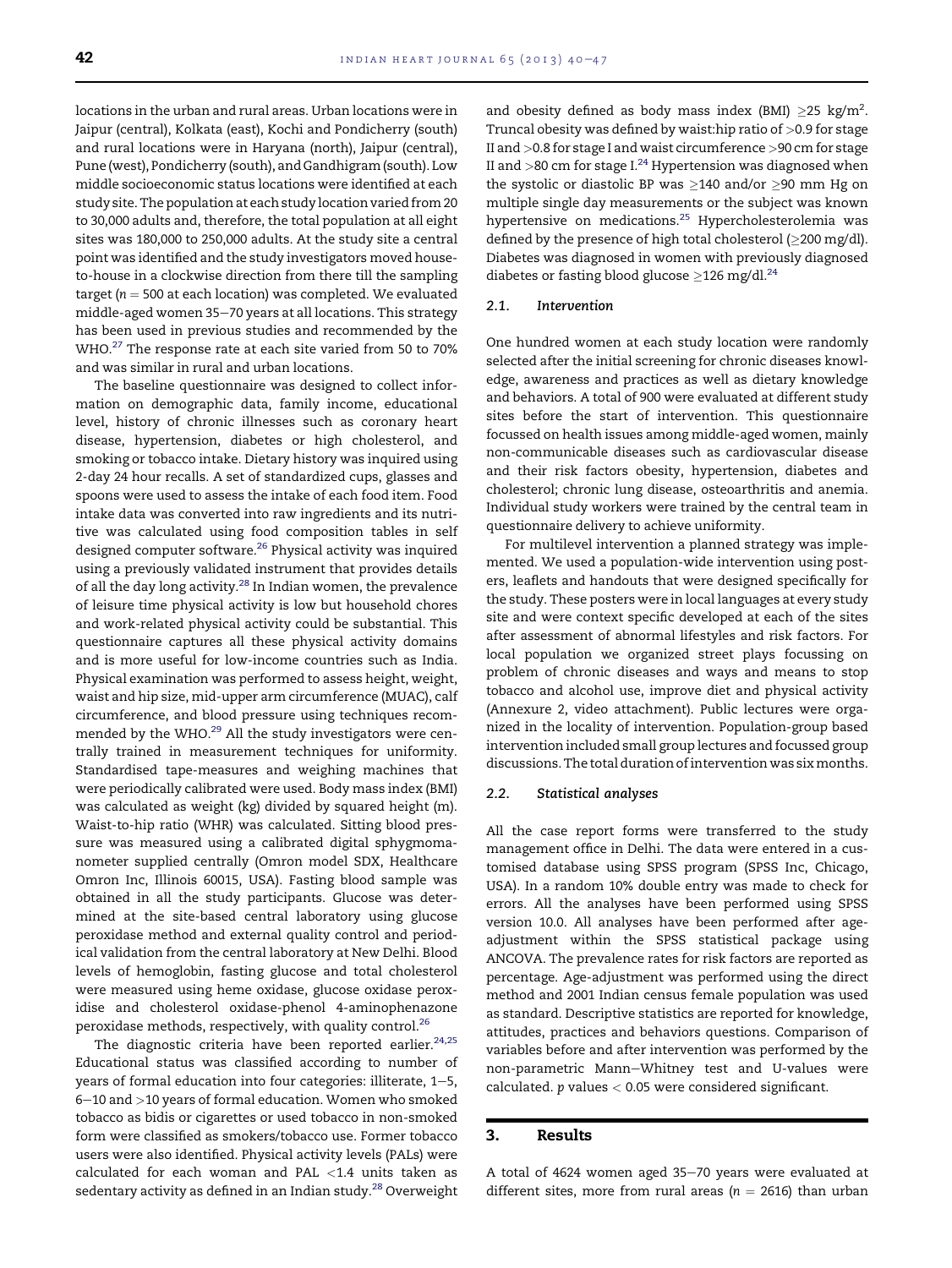$(n = 2008)$  of the targeted 8000 (response 57.8%). The ageadjusted prevalence of various sociodemographic, dietary, anthropometric and biochemical variables in urban and rural women and the overall population are shown in Table 1. There was a high prevalence (%) of chronic disease and cardiovascular diseases related risk factors in both rural and urban women. Prevalence of risk factors in overall, rural and urban women

were: illiteracy in 48.7% (rural 63.6%, urban 29.4%); smoking/ tobacco use in 30.4% (rural 39.3%, urban 18.9%); high fat intake >30% energy/day in 93.6% (rural 93.6%, urban 93.4%); high salt intake >2500 mg sodium/day in 15.8%, (rural 18.2%, urban 12.6%); low physical activity<1.4 PALs/day in 63.2% (rural 59.5%, urban 70.2%); overweight or obesity BMI  $\geq$ 25 kg/m<sup>2</sup> in 33.2% (rural 22.5%, urban 45.6%); truncal obesity in 26.8% (rural 13.0%,

| Table 1 – Demographic and clinical characteristics of study subjects and prevalence of chronic disease risk factors. |              |              |              |
|----------------------------------------------------------------------------------------------------------------------|--------------|--------------|--------------|
| Variables                                                                                                            | Urban        | Rural        | Total        |
|                                                                                                                      | $(n = 2005)$ | $(n = 2613)$ | $(n = 4618)$ |
|                                                                                                                      |              |              |              |
| Age groups                                                                                                           |              |              |              |
| $35 - 39$                                                                                                            | 476 (23.7)   | 777 (29.7)   | 1253 (27.1)  |
| $40 - 49$                                                                                                            | 704 (35.1)   | 820 (31.4)   | 1524 (33.0)  |
| $50 - 59$                                                                                                            | 478 (23.8)   | 608 (23.3)   | 1086 (23.5)  |
| $60 - 69$                                                                                                            | 233 (11.6)   | 328 (12.6)   | 561 (12.1)   |
| $\geq 70$                                                                                                            | 114(5.7)     | 80(3.1)      | 194 (4.2)    |
| Educational status                                                                                                   |              |              |              |
| Illiterate                                                                                                           | 590 (29.4)   | 1662 (63.6)  | 2250 (48.7)  |
| $1-5$ years                                                                                                          | 415 (20.7)   | 468 (17.9)   | 883 (19.1)   |
| $6-10$ years                                                                                                         | 674 (33.6)   | 410 (15.7)   | 1084 (23.5)  |
| $>10$ years                                                                                                          | 326 (16.3)   | 74 (2.8)     | 400(8.7)     |
| Smoking/tobacco use ( $n = 3937$ )                                                                                   |              |              |              |
| Current users                                                                                                        | 326 (19.6)   | 1197 (31.7)  | 871 (41.6)   |
| Smoking                                                                                                              | 14(0.7)      | 290(6.3)     | 276 (10.6)   |
| Non-smoked tobacco use                                                                                               | 325 (16.2)   | 932 (20.2)   | 607 (23.2)   |
| Former users (stopped $> 6$ months)                                                                                  | 17 9 (1.07)  | 57(1.7)      | 40(2.14)     |
| Fat intake                                                                                                           |              |              |              |
| $>$ 30 en%                                                                                                           | 1876 (93.4)  | 2447 (93.6)  | 4323 (93.6)  |
| Desirable $<$ 30 en%                                                                                                 | 132(6.6)     | 166(6.4)     | 298 (6.4)    |
| Sodium intake                                                                                                        |              |              |              |
| $<$ 2500 mg/day                                                                                                      | 1754 (87.4)  | 2137 (81.8)  | 3891 (84.2)  |
| $>$ 2500 mg/day                                                                                                      | 254 (12.6)   | 476 (18.2)   | 730 (15.8)   |
| Total fibre intake                                                                                                   |              |              |              |
| Low $<$ 25 g/day                                                                                                     | 674 (33.6)   | 1688 (64.6)  | 2362 (51.1)  |
| Desirable $> 25$ g/day                                                                                               | 1334 (66.4)  | 925 (35.4)   | 2259 (48.9)  |
| Regular physical activity                                                                                            |              |              |              |
| $Low < 1.4$ $PAL/day$                                                                                                | 1387 (70.1)  | 1535 (59.5)  | 2922 (63.2)  |
| Moderate 1.4-1.6 PAL/day                                                                                             | 337 (17.0)   | 495 (19.2)   | 832 (18.2)   |
| High > 1.6 PAL/day                                                                                                   | 256 (12.9)   | 549 (21.3)   | 805 (17.7)   |
| Sedentary lifestyle ( $n = 4604$ )                                                                                   | 1406 (71.0)  | 2964 (65.0)  | 1558 (60.1)  |
| Physical activity levels $<$ 1.55 PALs                                                                               |              |              |              |
| Overweight/obesity ( $n = 4601$ )                                                                                    |              |              |              |
| $BMI < 23.0$ kg/m <sup>2</sup>                                                                                       | 715 (36.8)   | 2385 (52.7)  | 1670 (64.9)  |
| BMI 23.0-24.9 kg/m <sup>2</sup>                                                                                      | 355 (11.6)   | 679 (14.8)   | 324 (12.5)   |
| BMI 25.0-29.9 kg/m <sup>2</sup>                                                                                      | 640 (31.7)   | 1091 (23.3)  | 451 (16.8)   |
| BMI $\geq$ 30.0 kg/m <sup>2</sup>                                                                                    | 288 (13.9)   | 440 (9.6)    | 152 (5.7)    |
| Truncal obesity ( $n = 4611$ )                                                                                       |              |              |              |
| WHR > 0.8                                                                                                            | 1812 (90.7)  | 3359 (73.6)  | 1547 (60.4)  |
| WHR > 0.9                                                                                                            | 880 (44.3)   | 1198 (26.8)  | 318 (13.03)  |
| Waist circumference $> 80$ cm (n = 4614)                                                                             | 1274 (63.3)  | 1999 (43.4)  | 725 (28.3)   |
| Waist circumference > 90 cm                                                                                          | 638 (31.4)   | 864 (18.5)   | 226 (8.4)    |
| Hypertension                                                                                                         | 925 (48.2)   | 1671 (38.9)  | 746 (31.6)   |
| Hypercholesterolemia ( $n = 4435$ )                                                                                  |              |              |              |
| Cholesterol $<$ 150 mg/dl                                                                                            | 359 (18.3)   | 1198 (27.1)  | 839 (34.4)   |
| 150-199.9 mg/dl                                                                                                      | 1088 (54.0)  | 2363 (52.9)  | 1275 (52.1)  |
| $\geq$ 200 mg/dl                                                                                                     | 552 (27.7)   | 874 (20.0)   | 322 (13.5)   |
| Impaired fasting glycemia ( $n = 4438$ )                                                                             |              |              |              |
| $<$ 100 gm/dl                                                                                                        | 1418 (70.4)  | 3556 (68.8)  | 2138 (87.9)  |
| 100-125 gm/dl                                                                                                        | 404 (20.3)   | 647 (13.6)   | 243 (10.1)   |
| $\geq$ 126 gm/dl                                                                                                     | 181 (9.3)    | 235(6.9)     | 54 (2.2)     |
| Diabetes (fasting glucose $\geq$ 126 gm/dl or history) (n = 4408)                                                    | 292 (15.1)   | 390(9.3)     | 98 (4.3)     |
| Anemia < 12 gm/dl ( $n = 4429$ )                                                                                     | 702 (35.7)   | 2551 (58.2)  | 1849 (76.8)  |
|                                                                                                                      |              |              |              |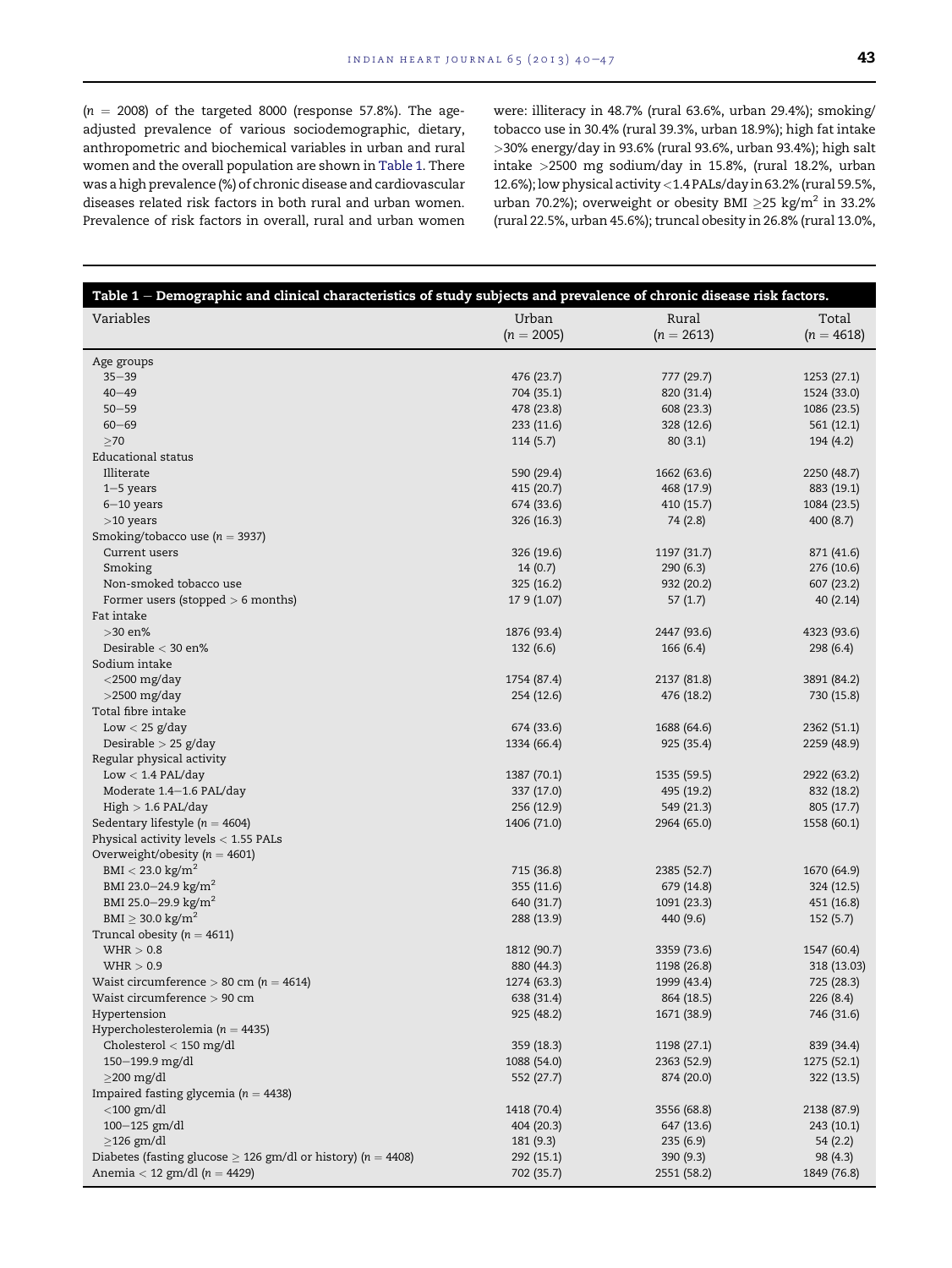urban 44.3%); hypertension in 38.9% (rural 31.6%, urban 48.2%); hypercholesterolemia in 20.0% (rural 13.5%, urban 27.7%); and diabetes in 9.3% (rural 4.3%, urban 15.1%).

Knowledge of risk factors of chronic diseases, viz., tobacco use, physical inactivity, alcohol abuse as well as types of chronic diseases viz. obesity, hypertension, diabetes, cholesterol, heart disease and stroke, before and after the 6-month intervention period are shown in Table 2. Individual and composite chronic disease knowledge scores at baseline and after the intervention period are shown. Knowledge and awareness increased in both rural and urban women. There was a significant increase in median and inter-quartile (IQR) intervals scores in overall, rural as well as urban women. The composite knowledge score in the overall group increased from 32.0 (IQR 19.0–54.0) to 62.0 (IQR 46.0–79.0) (U = 21.30,  $p < 0.001$ ). In rural women it increased from 29.0 (IQR 20.0-46.0) to 63.5 (IQR 48.0-81.7) (=20.31,  $p < 0.001$ ) and in urban women it increased from  $39.5$  (IQR  $18.0-64.0$ ) to  $60.5$ (IQR 43.0–76.0) (U = 9.16,  $p < 0.001$ ). The increase was more in rural as compared to urban women ([Fig. 1](#page-5-0)).

We evaluated changes in dietary knowledge as well as behaviours related to chronic diseases ([Tables 3 and 4\)](#page-5-0). Significant increase in knowledge regarding diet in hypertension, diabetes, heart disease and anemia as well as knowledge of importance of dietary proteins, fats, fibres and fruits was observed [\(Table 3,](#page-5-0)  $p < 0.001$ ). Dietary behaviors and practices before and after the intervention are shown in [Table 4.](#page-6-0) There was significant decline in practice of sieving the flour and in intake of milk, curds and butter milk and increase in intake of gram. There were no significant changes in practices regarding intake of low fat, high protein or high fibre diet.

#### 4. Discussion

This study shows that a six-month multicomponent population based intervention increases knowledge and awareness of chronic diseases and risk factors in urban and rural low and middle socioeconomic status middle aged women in India. The intervention is not effective on changing dietary behaviors and practices. The study did not evaluate change in risk factors.

The efficacy of population based intervention on improving knowledge of chronic diseases, change in nutrition-related behaviours, changes in risk factors and disease outcomes has been studied in multiple studies in high income countries. Pennant et al systematically reviewed the effectiveness of community based programs in high-income countries for prevention of cardiovascular disease and evaluated studies published from years 1970 to mid-2008. $^{11}$  $^{11}$  $^{11}$ Controlled studies of community programs for primary prevention of CVD were included. There were 36 relevant community programs and most of these programs used combination of media, screening and counselling activities and most were before-after studies similar to the present study. In 22 studies investigators reported improvement in physiological risk factors such as obesity, blood pressure or lipids while in other 14 there were no significant changes in risk factors. Brunner et al performed a meta-analysis of 17 randomized controlled trials and studied influence of intensive dietary behavioral interventions of at least 3-months duration for change in cardiovascular risk factors. $9$  After 3–6 months, there was decrease in dietary fat intake and decrease in serum cholesterol, urinary sodium and blood pressure. In this meta-analysis, the average duration of intervention was similar to the present study. We could demonstrate only a knowledge increase while there was no change in behaviors and practices. As the present study did not assess risk factors after the intervention, the studies are not comparable.

There are limited number of studies in low and low-middle income countries that evaluated influence of population based public health interventions for increasing awareness and practices of chronic diseases such as cardiovascular diseases, or influence of these interventions of cardiovascular and chronic disease risk factors, or on all-cause and car-diovascular mortality.<sup>[30](#page-7-0)</sup> Sarrafzadegan et al<sup>17</sup> performed a comprehensive integrated community based randomized lifestyle intervention study in Isfahan, Iran and evaluated

| o month follow up inculan and interquatine fange, folly.            |                         |                          |                         |                          |                         |                          |  |  |  |
|---------------------------------------------------------------------|-------------------------|--------------------------|-------------------------|--------------------------|-------------------------|--------------------------|--|--|--|
| Variables                                                           |                         | Urban                    |                         | Rural                    | Total                   |                          |  |  |  |
|                                                                     | Baseline<br>$(n = 400)$ | Follow-up<br>$(n = 400)$ | Baseline<br>$(n = 500)$ | Follow-up<br>$(n = 500)$ | Baseline<br>$(n = 900)$ | Follow-up<br>$(n = 900)$ |  |  |  |
| Tobacco use                                                         | $3.0(1.0-4.0)$          | $3.0(3.0-4.0)$           | $2.0(1.0-3.0)$          | $3.0(3.0-4.0)$           | $2.0(1.0-3.0)$          | $3.0(3.0-4.0)$           |  |  |  |
| Physical activity                                                   | $3.0(3.0 - 5.0)$        | $4.0(3.0-6.0)$           | $3.0(2.0 - 5.0)$        | $5.0(4.0-6.0)$           | $3.0(2.0 - 5.0)$        | $5.0(4.0-6.0)$           |  |  |  |
| Anaemia                                                             | $2.0(0.0 - 5.0)$        | $4.0(3.0 - 5.0)$         | $2.0(0.0-3.0)$          | $5.0(3.25 - 6.0)$        | $2.0(0.0-4.0)$          | $5.0(3.0-6.0)$           |  |  |  |
| Obesity                                                             | $7.0(7.0-11.0)$         | $9.0(6.0-12.0)$          | $7.0(5.0-10.0)$         | $12.0(10.0-13.0)$        | $7.0(5.0-10.0)$         | $11.0 (8.0 - 13.0)$      |  |  |  |
| Hypertension                                                        | $5.0(0.0-9.0)$          | $9.0(5.0-11.0)$          | $3.0(0.0 - 7.0)$        | $9(5.0-12.0)$            | $4.0(0.0 - 8.0)$        | $9.0(5.0-12.0)$          |  |  |  |
| <b>Diabetes</b>                                                     | $7.0(1.0-15.0)$         | $13.0(5.0-18.0)$         | $2.0(1.0-8.0)$          | $12.0(7.0-18.0)$         | $3.0(1.0-12.0)$         | $12.0(6.0-18.0)$         |  |  |  |
| Cholesterol and lipids                                              | $4.0(2.0 - 5.0)$        | $5.0(4.0 - 6.0)$         | $4.0(4.0 - 5.0)$        | $6.0(5.0-6.0)$           | $4.0(3.0 - 5.0)$        | $6.0(4.0 - 6.0)$         |  |  |  |
| Heart disease                                                       | $7.5(2.0-13.75)$        | $12.0(8.0-15.0)$         | $5.0(2.0-8.0)$          | $13.0(9.0-16.0)$         | $6.0(2.0-11.0)$         | $13.0(9.0-16.0)$         |  |  |  |
| Stroke                                                              | $0.0(0.0-3.0)$          | $2.0(0.0-4.0)$           | $0.0(0.0-0.0)$          | $2.0(0.0 - 5.0)$         | $0.0(0.0-2.0)$          | $2.0(0.0-4.0)$           |  |  |  |
| Total score                                                         | 39.5 (18.0-64.0)        | $60.5(43.0 - 76.0)$      | 29.0 (20.0 - 46.0)      | 63.5 $(48.0 - 81.75)$    | 32.0 (19.0-54.0)        | $62(46.0 - 79.0)$        |  |  |  |
| Inter-group comparisons<br>(Mann Whitney U-test,<br><i>p</i> value) | $9.158$ (<0.001)        |                          | $20.314$ (<0.001)       |                          | $21.299$ (<0.001)       |                          |  |  |  |

# Table  $2$  – Composite scores for chronic disease risk factors knowledge and attitudes in study women at baseline and 6-month follow-up (median and interquartile range, IQR).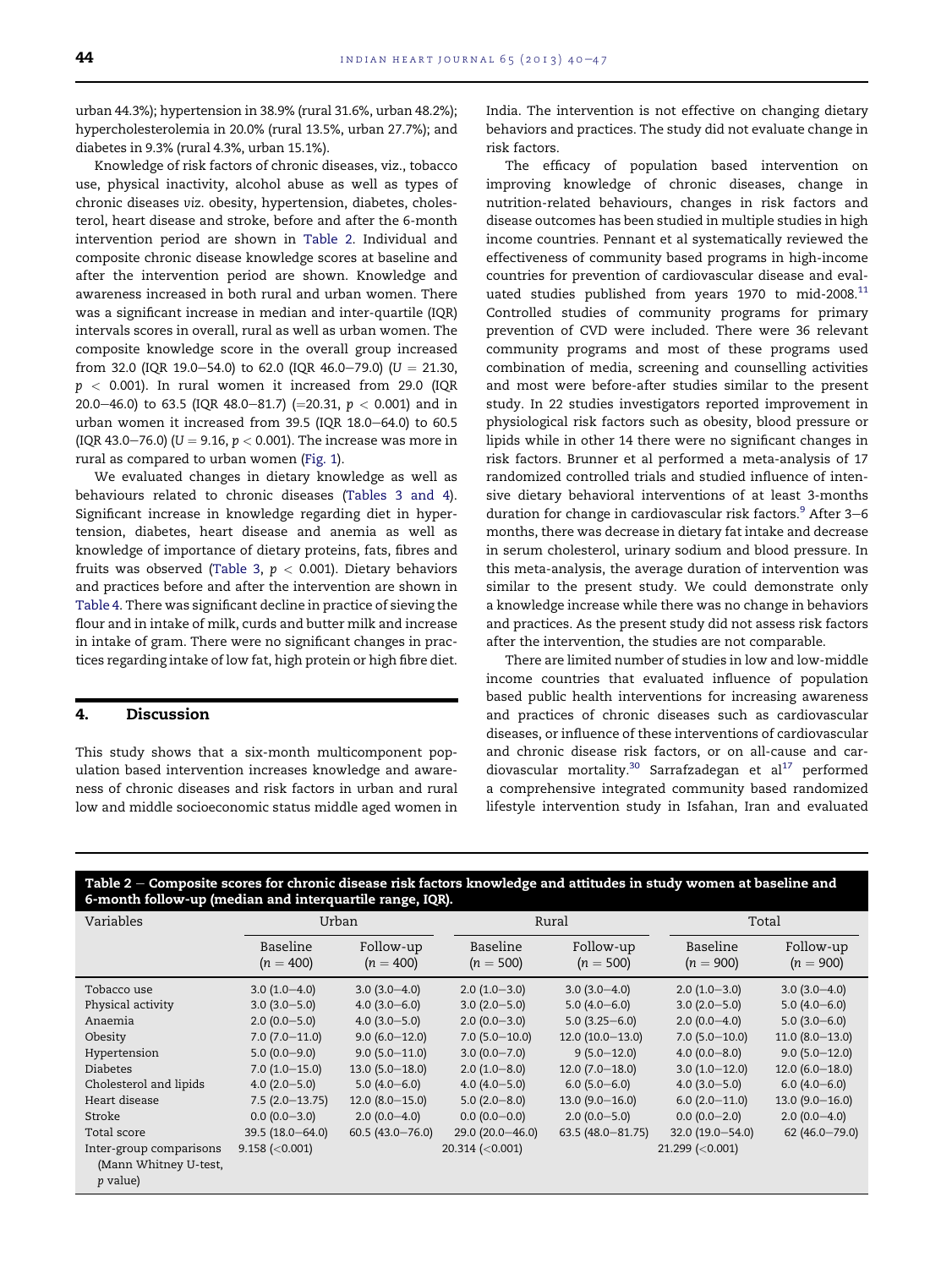<span id="page-5-0"></span>

Fig.  $1$  – Change in composite scores for chronic disease and risk factors knowledge in study women (overall, urban and rural) at baseline and 6-month follow-up (median and interquartile range).

changes in diet, smoking and physical activity in urban and rural areas. After 4 years, at intervention sites there was more uptake of healthy diet, reduced smoking and lesser decline in physical activity. Mean lifestyle score was better in interven-tion as compared to control populations. Aziz et al<sup>[18](#page-7-0)</sup> evaluated effects of a household based intervention delivered by a social worker focussing on fat and salt in lower middle class community in Karachi, Pakistan. At two years there was 48% lower fat intake and 41% lower salt intake in intervention households as compared to control households. Prabhakaran et al $^{31}$  studied influence of a multilevel comprehensive worksite risk reduction program in influencing cardiovascular risk in industrial workers in India. The interventions focused on behaviors at individual level, interpersonal level and environmental-population level. In the intervention sites there was a significant reduction in smoking-tobacco use, more physical activity, more consumption of fruits and lower consumption of salt at 4-year follow-up. There was significant decline in weight, waist size, blood pressure, fasting glucose and cholesterol at intervention sites. The benefits were confirmed in cross-sectional populations as well as cohort populations. Shah et al, $32$  evaluated influence of a schoolbased multilevel risk reduction program in increasing awareness for chronic diseases in different regions of India. Singhal et al, $33$  reported benefits of this school intervention program in reducing obesity and truncal obesity among school children in Delhi, India. Small studies in Nigeria<sup>[34](#page-7-0)</sup> and Cameroon<sup>[35](#page-7-0)</sup> failed to demonstrate benefits of a populationwide intervention program on cardiovascular and chronic disease risk factors. The present study is unique as it has been performed all over the country, has large number of illiterate rural subjects, has focus on women, has a multilevel population wide easily replicable intervention and has demonstrated benefits in terms of better disease and dietary awareness. There are subtle changes in behavior ([Table 4\)](#page-6-0) but the study duration is too short to assess change in risk factors.

This study has other limitations also. The study has been performed at limited centers in India and may not represent the whole country. However, this is the largest study in the country (Fig. 1) and has representation from rural as well as

| Table 3 – Comparison of chronic disease related dietary knowledge at baseline and 6-month follow-up (number, %).         |                         |               |                                                            |                         |               |                                                                                                                  |                         |               |                                                    |
|--------------------------------------------------------------------------------------------------------------------------|-------------------------|---------------|------------------------------------------------------------|-------------------------|---------------|------------------------------------------------------------------------------------------------------------------|-------------------------|---------------|----------------------------------------------------|
| Variables                                                                                                                | Urban                   |               | Intergroup<br>comparison                                   | Rural                   |               | Intergroup<br>comparison                                                                                         | Total                   |               | Intergroup<br>comparison                           |
|                                                                                                                          | Baseline<br>$(n = 400)$ | Follow-<br>up | $Mann-$<br>Whitney U<br>$(n = 400)$ test (p value)         | Baseline<br>$(n = 500)$ | Follow-<br>up | Mann—<br>Whitney U<br>$(n = 500)$ test (p value)                                                                 | Baseline<br>$(n = 900)$ | Follow-<br>up | $Mann-$<br>Whitney U<br>$(n = 900)$ test (p value) |
| Importance of diet<br>in disease                                                                                         |                         |               |                                                            |                         |               |                                                                                                                  |                         |               |                                                    |
| Hypertension                                                                                                             | 250 (62.7)              |               | $317(79.2) -5.284(0.000)$                                  |                         |               | 235 (47.0) 432 (86.4) -13.819 (0.000) 485 (53.9) 749 (83.2) -13.872 (0.000)                                      |                         |               |                                                    |
| <b>Diabetes</b>                                                                                                          | 240 (60.0)              | 315 (78.8)    | $-6.004(0.000)$                                            |                         |               | 213 (42.6) 429 (85.8) -15.598 (0.000) 453 (50.3) 744 (82.7) -15.665 (0.000)                                      |                         |               |                                                    |
| Heart disease                                                                                                            | 224 (56.0)              | 300 (75.0)    | $-6.021(0.000)$                                            | 202 (40.4)              |               | 455 (91.0) -17.290 (0.000) 426 (47.3) 755 (83.9) -16.963 (0.000)                                                 |                         |               |                                                    |
| Anaemia                                                                                                                  | 209(52.2)               |               | $231(57.8)$ $-3.401(0.001)$                                |                         |               | 197 (39.4) 351 (70.2) -11.696 (0.000) 406 (45.1) 582 (64.7) -11.132 (0.000)                                      |                         |               |                                                    |
| Dietary protein                                                                                                          |                         |               |                                                            |                         |               |                                                                                                                  |                         |               |                                                    |
| Sprouts are good                                                                                                         |                         |               | $221 (55.4)$ $249 (62.6)$ $-2.781 (0.005)$                 |                         |               | 190 (38.0) 386 (77.4) -11.421 (0.000) 411 (45.7) 635 (70.8) -10.513 (0.000)                                      |                         |               |                                                    |
| Soya bean is good                                                                                                        |                         |               | $211 (52.8)$ 270 (67.7) $-5.112 (0.000)$                   | 115(23.0)               |               | 362 (72.5) -14.915 (0.000) 326 (36.2)                                                                            |                         |               | 632 (70.4) $-14.716$ (0.000)                       |
| Dietary fats                                                                                                             |                         |               |                                                            |                         |               |                                                                                                                  |                         |               |                                                    |
| Type of fat is important                                                                                                 | 123 (30.8)              |               | $99(24.8)$ $-1.513(0.130)$                                 | 71 (14.2)               | 112 (22.4)    | $-5.890(0.000)$ 194 (21.6)                                                                                       |                         | 176 (23.8)    | $-5.352(0.000)$                                    |
| Reheated oil/fat is bad                                                                                                  | 178 (44.5)              |               | $303(76.3) -1.470(0.141)$                                  | 103(20.6)               | 18(3.6)       | 1.292 (0.196) 335 (37.2) 573 (64.0)                                                                              |                         |               | $-0.086(0.931)$                                    |
| High fibre diet                                                                                                          |                         |               |                                                            |                         |               |                                                                                                                  |                         |               |                                                    |
| Green leafy vegetables<br>important                                                                                      | 351 (87.8)              |               | $361 (90.5) -1.159 (0.247) 441 (88.4) 465 (93.4)$          |                         |               | $-2.704(0.007)$ 792 (88.1) 826 (92.1)                                                                            |                         |               | $-2.744(0.006)$                                    |
| Salads in every meal<br>essential                                                                                        |                         |               | 299 (74.8) 315 (79.3) -1.899 (0.058) 341 (68.2) 401 (80.2) |                         |               | $-3.271(0.001)$ 640 (71.1) 716 (79.8)                                                                            |                         |               | $-3.752(0.000)$                                    |
| Unpeeled fruits are<br>good                                                                                              |                         |               |                                                            |                         |               | 193 (48.4) 274 (69.2) -6.457 (0.000) 207 (41.1) 378 (75.8) -10.228 (0.000) 400 (44.5) 652 (72.8) -12.003 (0.000) |                         |               |                                                    |
| Natural vitamins                                                                                                         |                         |               |                                                            |                         |               |                                                                                                                  |                         |               |                                                    |
| Fruits in diet important 341 (85.2) 349 (87.9) -1.295 (0.195) 428 (85.6) 468 (93.8) -4.149 (0.000) 769 (85.4) 817 (91.2) |                         |               |                                                            |                         |               |                                                                                                                  |                         |               | $-3.824(0.000)$                                    |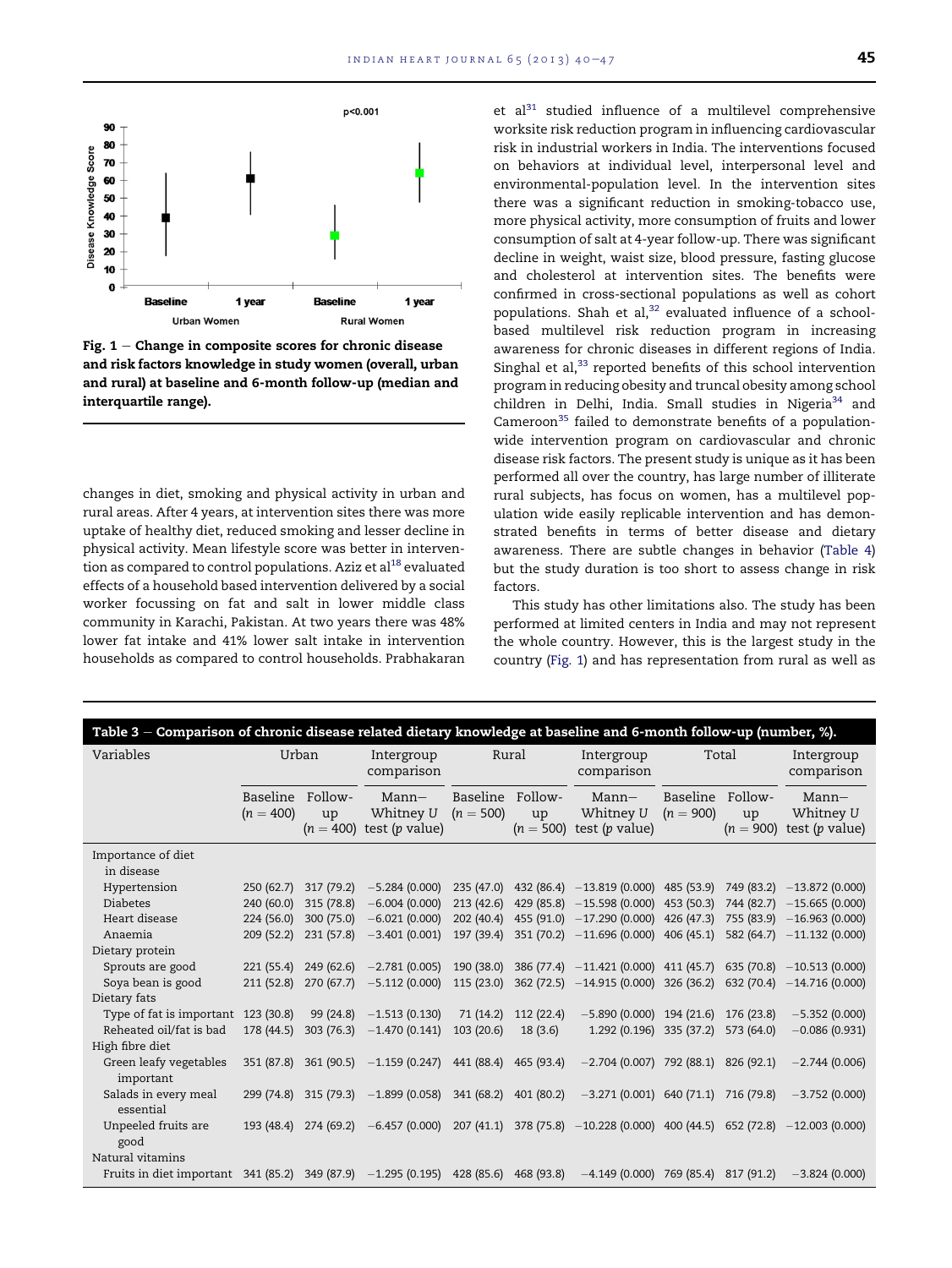<span id="page-6-0"></span>

| Table 4 – Comparison of chronic disease related dietary behaviors at baseline and 6-month follow-up (number, %). |                         |                                   |                                                |                                   |                   |                                             |                                 |                   |                                             |
|------------------------------------------------------------------------------------------------------------------|-------------------------|-----------------------------------|------------------------------------------------|-----------------------------------|-------------------|---------------------------------------------|---------------------------------|-------------------|---------------------------------------------|
| Variables<br>Urban                                                                                               |                         | Rural<br>Intergroup<br>comparison |                                                | Total<br>Intergroup<br>comparison |                   |                                             | Intergroup<br>comparison        |                   |                                             |
|                                                                                                                  | Baseline<br>$(n = 400)$ | Follow-<br>up<br>$(n = 400)$      | $Mann-$<br>Whitney U<br>test<br>$(p$ value)    | Baseline Follow-<br>$(n = 500)$   | up<br>$(n = 500)$ | $Mann-$<br>Whitney U<br>test<br>$(p$ value) | Baseline Follow-<br>$(n = 400)$ | up<br>$(n = 400)$ | $Mann-$<br>Whitney U<br>test<br>$(p$ value) |
| High protein diet                                                                                                |                         |                                   |                                                |                                   |                   |                                             |                                 |                   |                                             |
| Seive the flour for chapatis                                                                                     | 230(66.1)               |                                   | $174(47.9)$ $-4.883(0.000)$                    | 380 (91.8)                        |                   | $262(58.1) -11.311(0.000)$                  | 610 (80.1)                      | 436 (53.6)        | $-11.120(0.000)$                            |
| Regular whole gram intake<br>$($ >15 times/mt)                                                                   | 9(3.0)                  | 7(2.2)                            | $-0.676(0.499)$                                | 15(3.9)                           | 69 (15.4)         | $-5.496(0.000)$                             | 24(3.5)                         | 76 (9.8)          | $-4.763(0.000)$                             |
| Regular sprouts intake<br>$($ >15 times/mt $)$                                                                   | 5(3.8)                  | 4(2.7)                            | $-0.526(0.599)$                                | 3(1.8)                            | 3(1.1)            | $-0.557(0.578)$                             | 8(2.7)                          | 7(1.7)            | $-0.891(0.373)$                             |
| Regular milk consumption<br>$(>20 \text{ times/mL})$                                                             | 77 (50.0)               |                                   | 42 (36.8) $-2.139$ (0.032)                     | 144 (61.8)                        | 83 (40.7)         | $-4.403(0.000)$ 221 (57.1)                  |                                 | 125 (39.3)        | $-4.700(0.000)$                             |
| Regular curds consumption<br>$($ >20 times/mt)                                                                   | 44 (16.1)               |                                   | $18(10.1) -1.808(0.071)$                       | 51(19.3)                          | 21(8.8)           | $-3.383(0.001)$                             | 95(17.7)                        | 39(9.3)           | $-3.689(0.000)$                             |
| Regular paneer intake<br>$(10-15 \times mes/mL)$                                                                 | 11(10.4)                | 4(6.9)                            | $-0.737(0.461)$                                | 3(12.5)                           | 2(2.3)            | $-2.106(0.035)$                             | 14 (10.8)                       | 6(4.2)            | $-2.094(0.036)$                             |
| Low fat diet                                                                                                     |                         |                                   |                                                |                                   |                   |                                             |                                 |                   |                                             |
| Use of ghee on chapatis                                                                                          | 39 (52.7)               | 35(43.8)                          | $-0.505(0.613)$ 155 (61.0)                     |                                   | 185 (69.8)        | $-0.790(0.430)$ 194 (59.1)                  |                                 | 220(63.8)         | $-0.075(0.940)$                             |
| Regular butter milk<br>consumption                                                                               | 27(17.9)                | 11(8.9)                           | $-2150(0.032)$ 124 (57.4)                      |                                   | 71 (39.4)         | $-3.556(0.000)$ 151 (41.1)                  |                                 | 82 (27.0)         | $-3.835(0.000)$                             |
| High fibre diet                                                                                                  |                         |                                   |                                                |                                   |                   |                                             |                                 |                   |                                             |
| Regular consumption<br>of salads                                                                                 | 39(17.6)                | 22(8.0)                           | $-3.228(0.001)$                                | 45(16.6)                          | 35(9.7)           | $-2.570(0.010)$                             | 84 (17.0)                       | 57(9.0)           | $-4.059(0.000)$                             |
| Natural vitamins<br>Addition of lemon<br>juice to foods                                                          | 86(22.3)                |                                   | $96(25.9) -1.157(0.247)$ 116 (23.3) 123 (24.8) |                                   |                   | $-0.497(0.619)$ 202 (22.9) 219 (25.3)       |                                 |                   | $-1.134(0.257)$                             |

urban regions. Secondly, focus on study on women only may be considered a limitation but we consider this a study strength because influencing behavior of women has transformative benefits on the society as suggested by WHO. $^{22}$  $^{22}$  $^{22}$ Thirdly, short duration of follow-up and assessment of knowledge and behaviors in a small sub-sample of the study cohort is an important limitation. The study was initially designed with a larger sample with greater assessment of knowledge and behaviors, 12 month intervention, and reassessment of knowledge and practices with risk factor assessment at the end. However, shortage of funding led to curtailing of the follow-up duration and risk factor assessment at follow-up. The six-month duration for risk factor assessment was considered too short a period and therefore the study was re-designed as assessment of knowledge and behaviors only. Fourthly, sampling for knowledge and behaviors in a random 900 of the more than 4600 women evaluated could lead to sampling bias. Proper randomization techniques were used and such a strategy is considered methodologically and statistically adequate according to the WHO guidelines.<sup>[29](#page-7-0)</sup> And finally, use of non-parametric statistics in a small sample may not be appropriate for assessment of knowledge and behaviors. We, therefore, combined the questions into a comprehensive risk score ([Table 3](#page-5-0)) as has been performed in previous studies and advised in a meta-analysis.<sup>11</sup>

The cardiovascular epidemic is evolving in low and lowmiddle income countries. Risk factors are widespread and there are limited efforts at prevention and control of these diseases.<sup>30</sup> Policy initiatives are few.<sup>36</sup> The United Nations Organization General Assembly guidelines have recently recommended national policy changes to focus on the epidemic of chronic diseases, especially in low and middle income countries[.37](#page-7-0) These guidelines recommend national focus on promotion of healthy diet, more physical activity, moderation of alcohol intake and smoking-tobacco cessation. Increasing awareness and practices are critical components of these guidelines and important in each of these fields. The present study shows that a short-term multilevel intervention can increase chronic disease awareness and risk factor knowledge among largely illiterate and low educational status Asian Indian women. Changes in behaviors and practices are not apparent and influence of risk factors conjectural. Larger studies with a longer follow-up with assessment of risk factors and disease outcomes are required before the present strategies are translated into practice.

# Author contributions

RMP, AM, NKV and VS designed the study, wrote the protocols and obtained funding. AA, VS and RG analyzed the data and RG wrote the first and subsequent drafts of themanuscript. VS, PM, SD, NK, VUM, KR, KPV and KV were involved in data collection and study management at individual centers. They also critically reviewed the drafts and contributed to manuscript. All authors have read the manuscript and agree to its contents. This article has not been submitted elsewhere for publication.

# Conflicts of interest

All authors have none to declare.